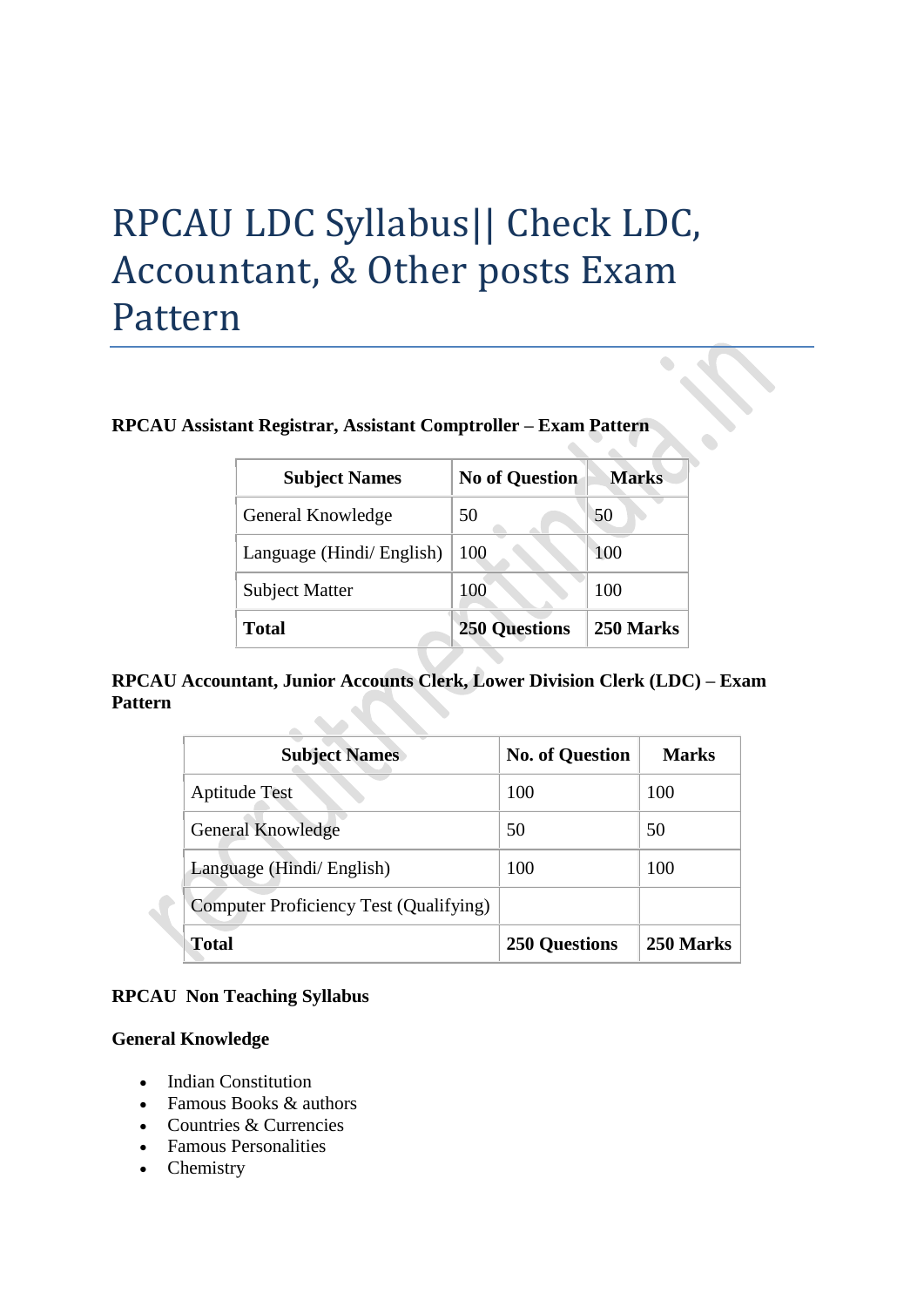- Biology
- Art & Culture
- Famous places
- Economy
- History
- Sports
- General Polity
- Politics
- States & Capitals
- $\bullet$  India & Neighboring Countries
- Physics
- Countries & Capitals
- Scientific Research
- Geography
- Current Affairs- National & International

# **Aptitude Test**

- Probability
- Integration
- Hyperbolic Functions
- Direction Cosines & Direction Ratios
- Differentiation
- Product of Vectors
- Hyperbola
- Trigonometry
- Random Variables and Probability Distributions
- Circle
- Matrices
- Straight Line
- Complex Numbers
- Additions of Vectors
- Permutations and Combinations
- Algebra
- Partial fractions
- Coordinate Geometry
- Transformation of Axe
- Ellipse
- Differential equations
- Three-Dimensional Coordinate
- Inverse Trigonometric Functions
- Applications of Derivatives
- Locus
- Properties of Triangles
- Definite Integrals
- Pairs of Straight Lines
- System of circles
- Limits and Continuity
- Binomial Theorem
- Mathematical InductionTheory of Equations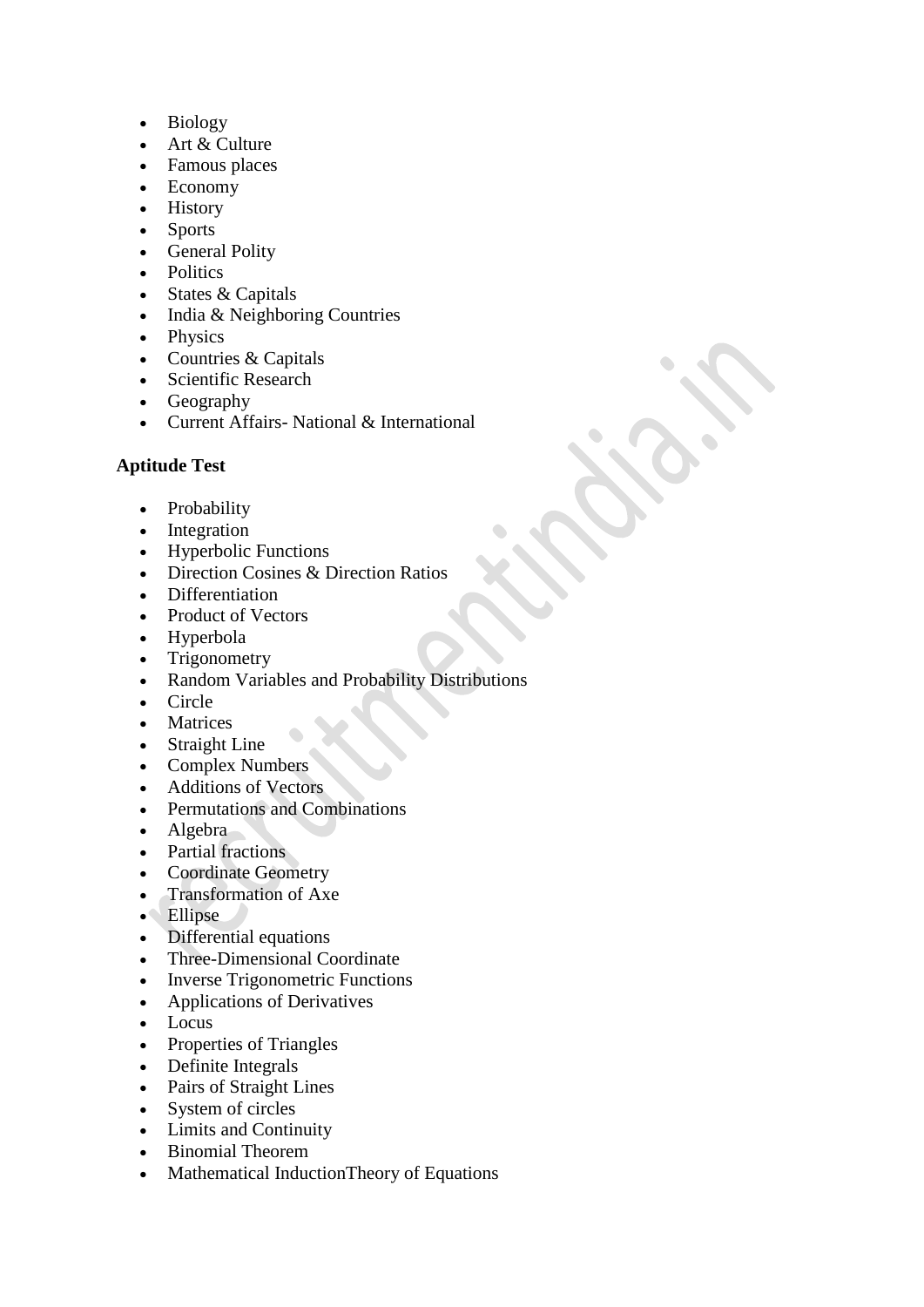## **General English**

- Data Interpretation
- Spotting Errors
- Error Correction (Underlined Part)
- Sentence Improvement
- Sentence Completion
- Antonyms
- Transformation
- Spelling Test
- Topic rearrangement of passage
- Joining Sentences
- Sentence Arrangement
- Fill in the blanks
- Synonyms
- Error Correction (Phrase in Bold)
- Direct and Indirect speech
- Sentence Arrangement
- Para Completion
- Idioms and Phrases
- Homonyms
- Prepositions
- Substitution
- Theme Detection
- Active and Passive Voice
- Spelling Test
- Passage Completion
- Word Formation

## **Computer Proficiency Test**

#### **Microsoft Office Indic:**

- How to start Word?
- Methods of starting Word
- How to change Language English to Hindi?
- Introduction about the Hindi Keyboards
- Introduction about Desktop, Mouse, Keyboard, etc.
- Introduction about MS Office Indic

#### **OS and office Productivity Tools:**

- Microsoft Windows
- MS Word including Advanced Features
- File and Folder Management
- Overview & usages of PDF
- Internet Familiarity, Usages, and E-mail
- Information on Internet explorer usages and various options/settings available
- Microsoft Office
- MS Outlook